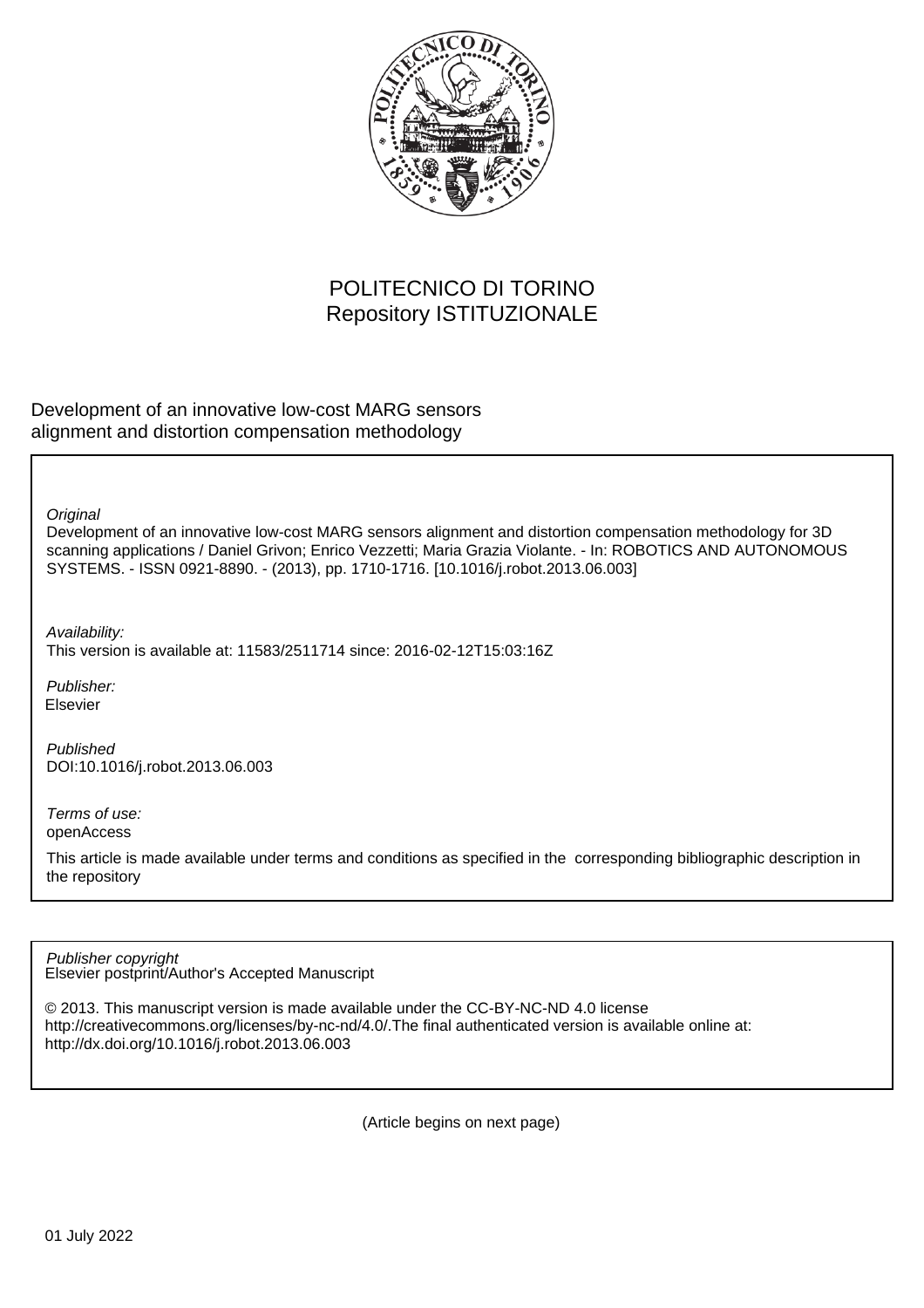# DEVELOPMENT OF AN INNOVATIVE LOW-COST MARG SENSORS ALIGNEMENT AND DISTORTION COMPENSATION METHODOLOGY FOR 3D SCANNING APPLICATIONS

#### **D. Grivon, E. Vezzetti, M.Violante**

*Dipartimento di Ingegneria Gestionale e della Produzione, Politecnico di Torino, Corso Duca degli Abruzzi 24, 10129, Torino, Italy Tel.: +39 011 5647294; Fax: +39 011 5647299; e-mail: [enrico.vezzetti@polito.it](mailto:enrico.vezzetti@polito.it)*

#### **Abstract**

Working in the low cost 3D scanner design domain, it would be very interesting to employ inertial technologies because they could provide objects surface spatial data, recording they movement moving, and asking a very low cost in term of sensor investment. Unfortunately these technologies are characterised by distortion problems that normally do not allow to obtain satisfying measures for being employed for 3D scanning applications.

This situation happens working with Magnetic Angular Rate Gravity (MARG) sensor, on which many reports have been written to describe the methods used to suitably manage the data provided by the sensors in order to obtain an accurate orientation estimation, but only a few address the problem of calibration and distortion compensation. Furthermore, the proposed approaches usually involve both complex sensors models and accurate calibration facilities expensive from the workload, the computational and the economic points of view which compromise their possible employment in low-cost 3D scanning applications.

In this paper a novel approach for MARG sensors heading alignment and distortion compensation is proposed in order to increase the reliability of the information provided by the sensors and improve the process of attitude estimation, in order to get measurement quality level sufficient to be employable in 3D scanning applications.

Both the effectivity and the reliability of the proposed approach are validated by some experimental results and the performances are evaluated considering the quality of the outcome provided by the same attitude estimation algorithm processing raw data and compensated data.

**Keywords:** 3D Scanners, Magnetic Angular Rate Gravity, Calibration Procedure, Attitude Estimation.

#### 1. INTRODUCTION

The need to obtain a 3D model, given a real object, a shape, or a surface, is becoming more and more important in different fields and for different purposes. For this reason, 3D scanner builder is investing in new technologies able to acquire the entire shape of complex object without constraints in term of object dimensions, locations, and material typologies. Accordingly, it is necessary to dispose of flexible tools that move around the object and allow to acquire the entire object shape without complex and time consuming software post processing operations. Some devices work employing special scanning heads with tracking systems for recording the head spatial position during the acquisition phase, while other employ special marker, located on the object surface, for maintaining fixed reference during the scanning tasks. All these technologies are able to provide interesting results, but are very expensive, so they could not be employable by all those people that could get advantages by the availability of 3D virtual model of real objects. Therefore, it is also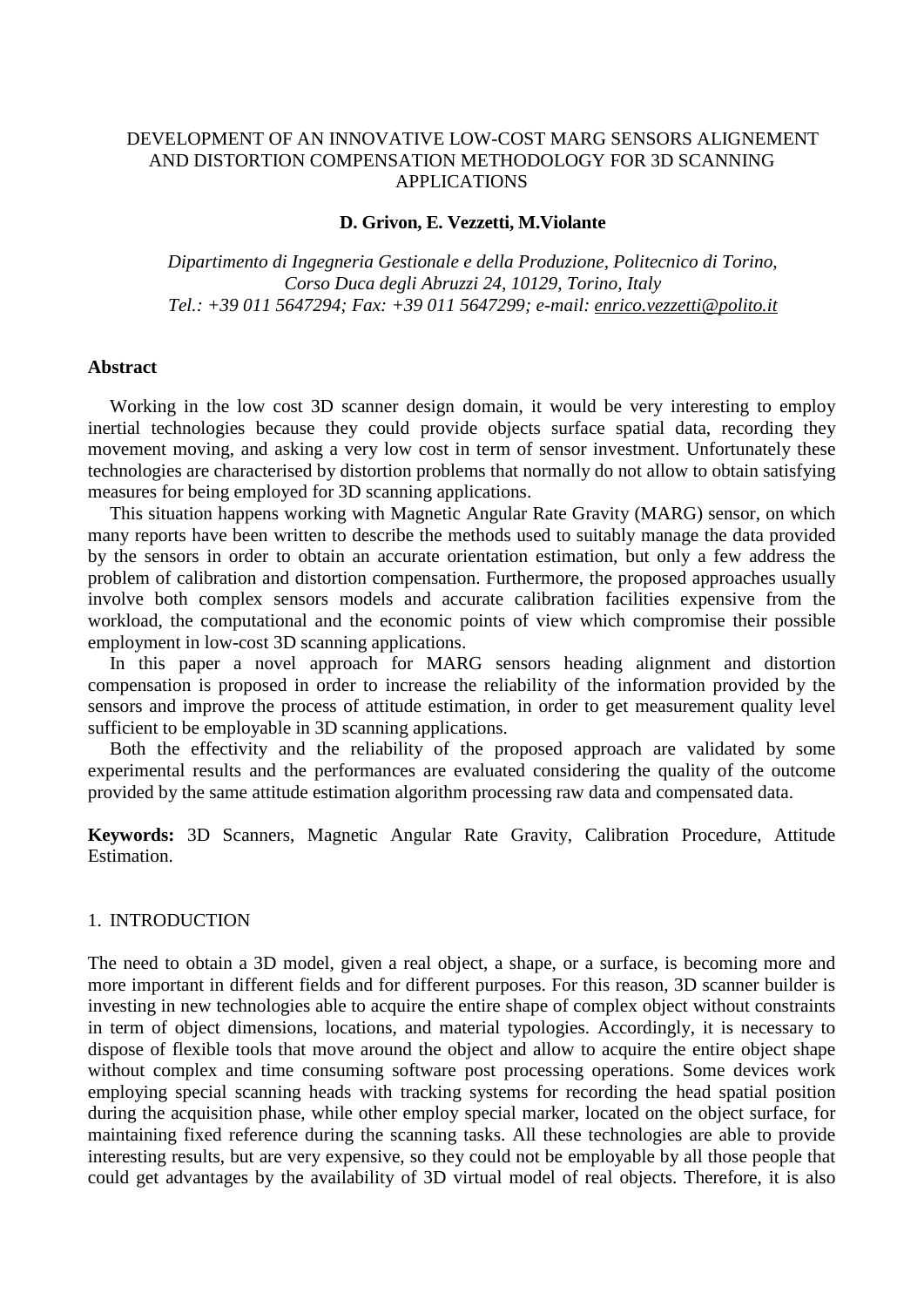necessary to invest in other low technologies/sensors able to support the development of 3D scanning devices without important investments [1,2]

In recent years, the scope linked to the inertial navigation has seen the development of numerous research activities in transversal fields of applications, ranging from the dead reckoning to the assisted navigation, from the motion racking to biomedical applications. This development was supported above all by new possibilities given by silicon manufacturing processes that led to the creation of specific sensors able to guarantee medium-high performance at reasonable prices. In this context, the measurement units known as **MARG** (**M**agnetic **A**ngular **R**ate **G**ravity, mounting on-board an accelerometer, a gyroscope, and a magnetometer) have been widely used and studied. Starting from real time motion tracking for virtual reality applications [3,4] till arriving to aerospace vehicles and satellites control [5,6] these sensors are able to provide significant added values to different application domains.

Their development and subsequent use arises from the need to mitigate estimation errors (mainly due to measurement noise or drift phenomena) that are generated in the process of integration of data provided by gyroscope (attitude determination) and accelerometer (position determination) necessary to obtain the overall information defining the position and orientation of a body.

More recently, many research activities have focused in identifying the best methods of processing the information provided by MARG only for determining the orientation of a device: Using Complementary Filter [7,8] or the Kalman Filter [9,10] are the two most commonly used solutions that, although different in their theoretical foundations and implementation strategies, plan to use the orientation information provided by accelerometer and magnetometer to support the data acquired by the gyro in order tocorrect the drifts andother errors.

In this context the growing trends towards modern 3D scanning systems, that include the use of a scanning head (equipped with a probe or with a laser scanner) free from physical constraints, imply the possibility to install a MARG measurements unit able to determine the orientation of scanning head itself. Anyway, this strategy implies that the attitude of the device can be computed, while the problem position determination is not solved yet.

On the contrary, in the case in which the information that define the orientation are directly used to obtain three-dimensional displacement of the scanning device itself, the relevance of a correct attitude determination is crucial. In particular, the authors have highlighted how, starting from data that define a 2D path laying on the plane always tangent to the acquiring surface, it is possible to obtain a three-dimensional tracking of the movement done (thus a correct reconstruction of the surface on which the device is slid) [11].

In this context, however, the accuracy degree required for the data that define the attitude of the scanning device is very high. In particular, it is necessary to underline how even small constant errors in the orientation estimation may lead to drift phenomena and to consequent unreliablescanning results.

In this sense it is fundamental to define an efficient and convenient procedure (from the workload, the computational and the economic points of views) for calibration and alignment of the various sensors mounted on the board in order to ensure the reliability of respective information as well as the coherence between data provided by different sensors.

In fact, although many publications on the methodology to manage data provided by MARG have been done and the problem of correct identification of the sources of error in such measurement units (such as measurement noise, drift of the sensors...) has been addressed in several ways, less interest has been devoted to the formulation of innovative and functional methods of calibration for low-cost inertial sensors in order to obtain good results without resorting to the use of complex equipment calibration or to elaborate sensor models [12]. Jurman et al. [13], referring to [14,15], treat directly the problems of calibration of MEMS sensors and the correction of defects due to manufacturing process or by misalignment during assembly of the board, providing anyway a complex calibration model that requires a considerable computational effort in the determination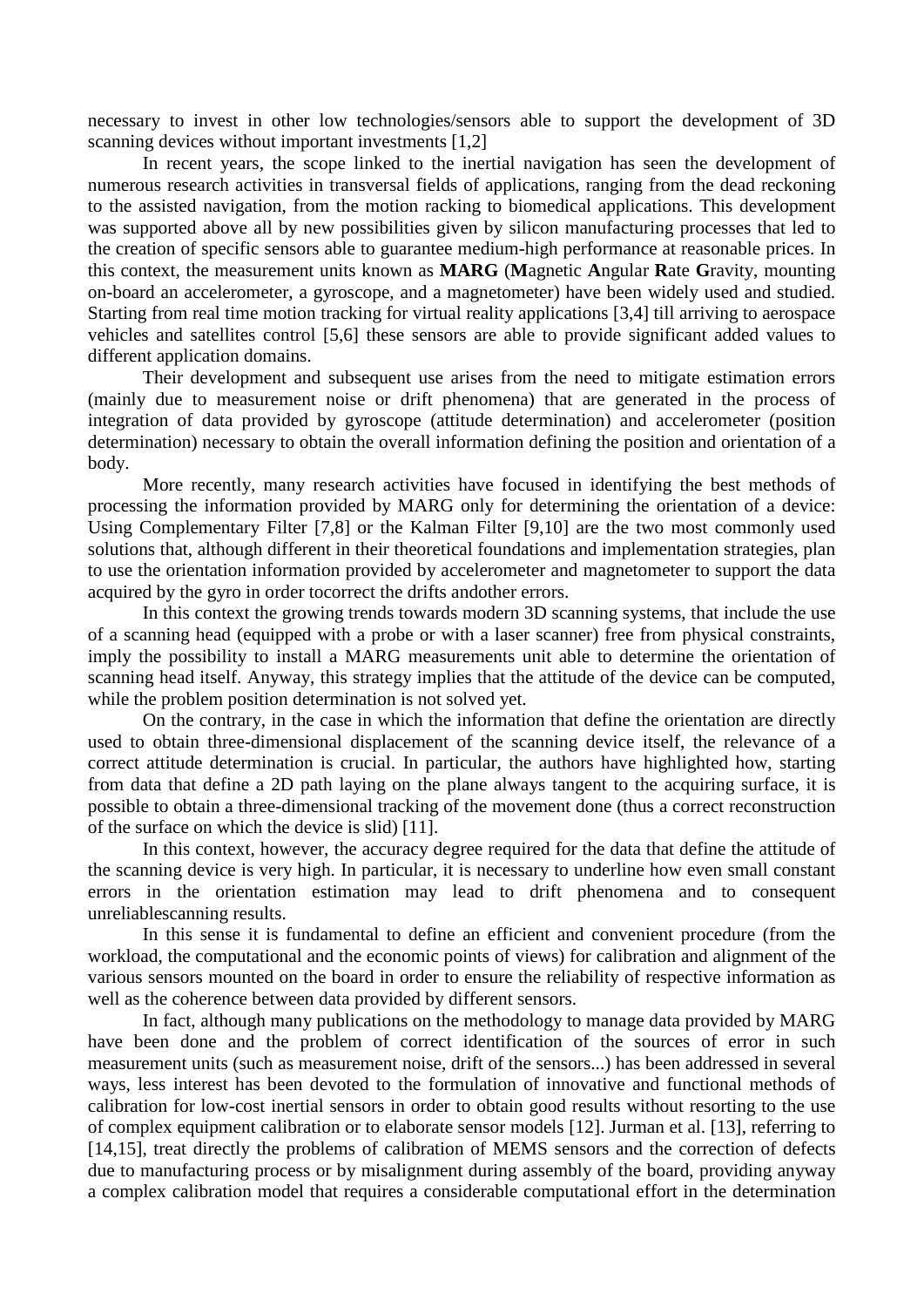of the 36 parameters that define the model itself. The majority of other authors do not consider as crucial the problem of an exact calibration, but prefer to include the distortions in the characteristic of the sensors, the phenomena of mutual misalignment or the incorrect scale factors within the system model used to determine the orientation of the device itself, increasing however the overall complexity of the estimation algorithm [10].

On the other hand, one of the few references dealing with specific problems of testing and calibration compensation [16] offers compensation and calibration routines making use of sophisticated and expensive equipment whose use should be to affect target low-cost considered in the choice initial components and targets of the project.

This paper presents an innovative and effective alternative to the mentioned solutions providing a simple routine, yet effective, for the calibration of low-cost sensors, the removal of offsets, the compensation of misalignment between mutual sensors and compensation of any nonlinearity and distortion present in the sensors themselves for supporting the employment of MARG in 3D scanning applications.

#### 2. PROPOSED METHODOLOGY

In the following section the methodology and the routines used to perform the *sensor plane alignment* and the *calibration & compensation routine* are proposed [17]. A sensor plane alignment methodology has been designed and developed with the aim to provide a simple, but at the same time effective, method that fixes the misalignment among the different sensors assuming a starting reference plane (in the following the reference plane is the XY plane of the board). The following chart (Fig.1) resumes well the four phases that compose the alignment routine.



*Figure 1: Main steps of Sensor Plane Alignment Routine.*

As evident, the result of this routine is an *alignment matrix*: in order to remove the misalignment among the different sensor planes and obtain consistent data every next measurements have to be aligned (i.e. multiplied by the respective *alignment matrix*) according to relation founded.

Equally, the *calibration & compensation routine* can be defined using four main steps (Fig.2). Once the coefficients defining the ellipsoid features are found, each sample successively acquired must be correct performing the  $4<sup>th</sup>$  step. Anyway, because of the last operation requires firstly to rotate the acquired sample and then to correct the axes gains, it is necessary to restore the initial orientation of the samples after the compensation is performed: this is done multiplying the compensated measurement by the inverse of the DCM matrix.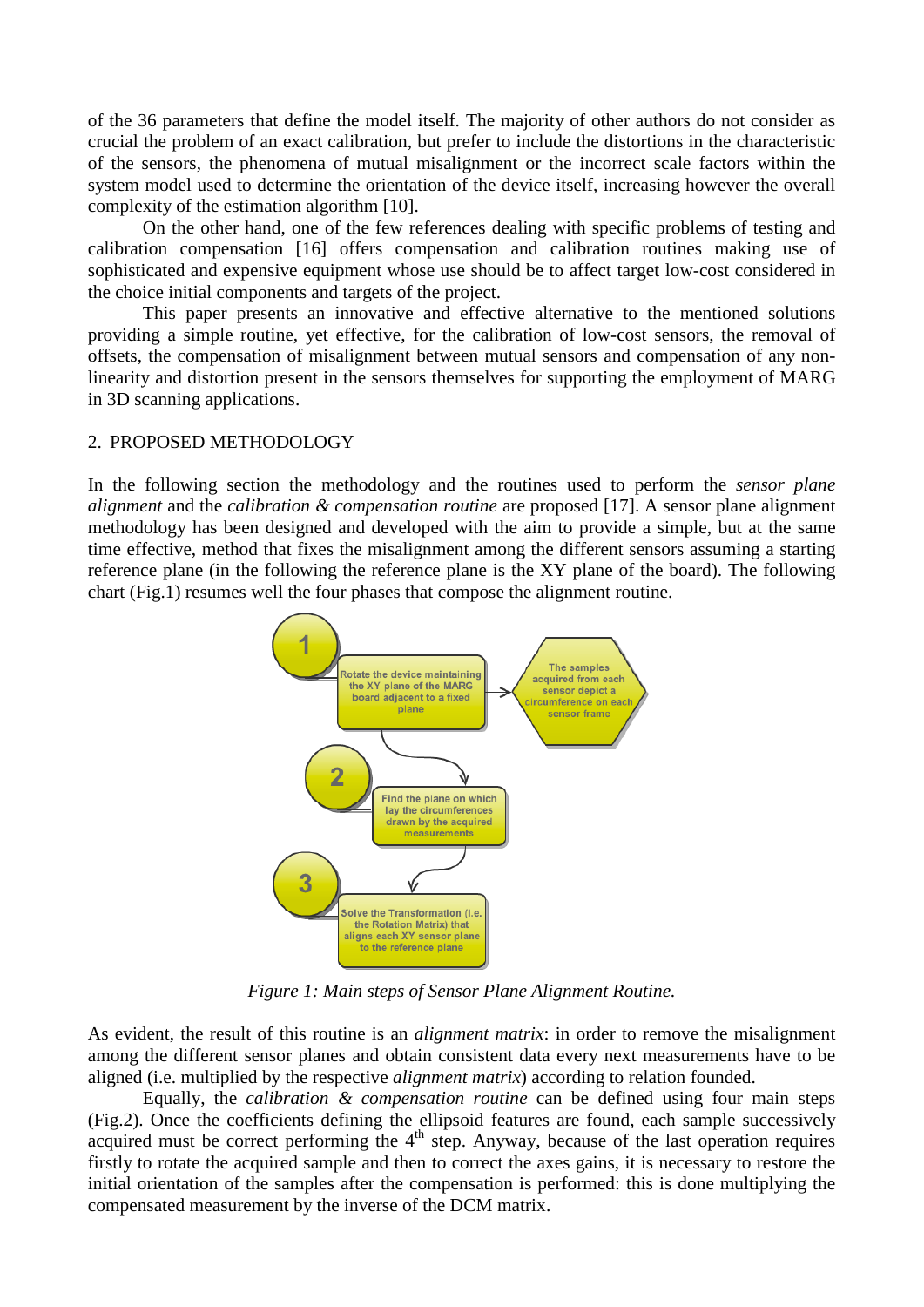Although the *planes alignment* method and the *calibration & compensation routine* can be considered as two stand-alone processes, they must be both performed in succession in order to obtain an optimal result and provide a real increase in the reliability of the sensor measurements.



*Figure 2: Main steps of Calibration & Compensation Routine.*

## 2.1 *Sensor Plane Alignment*

If the device is rotated keeping this reference plane always lying on a fixed plane, then the vector of the corresponding physical quantity measured by each sensor (i.e. the gravity vector for the accelerometer and the magnetic vector for the electronic compass that remains fixed in the navigation frame), should depict a cone in the body reference system for each rotation of 360° (Fig.3). Considering an ideal situation in which the sensor planes are perfectly aligned to each other and to the reference, the axis of rotation must coincide with the axis of the cone, while the tip of the arrow that represents the physical quantity (i.e. the acceleration vector or the magnetic vector) must trace a circle that lies on a plane parallel to the rotation plane: this phenomena is related to the assumption of keeping the device always rotating on the same fixed plane, that constraints the z coordinate to have no variation.



*Figure 3: The ideal cone drawn by the physical vector in the body frame.*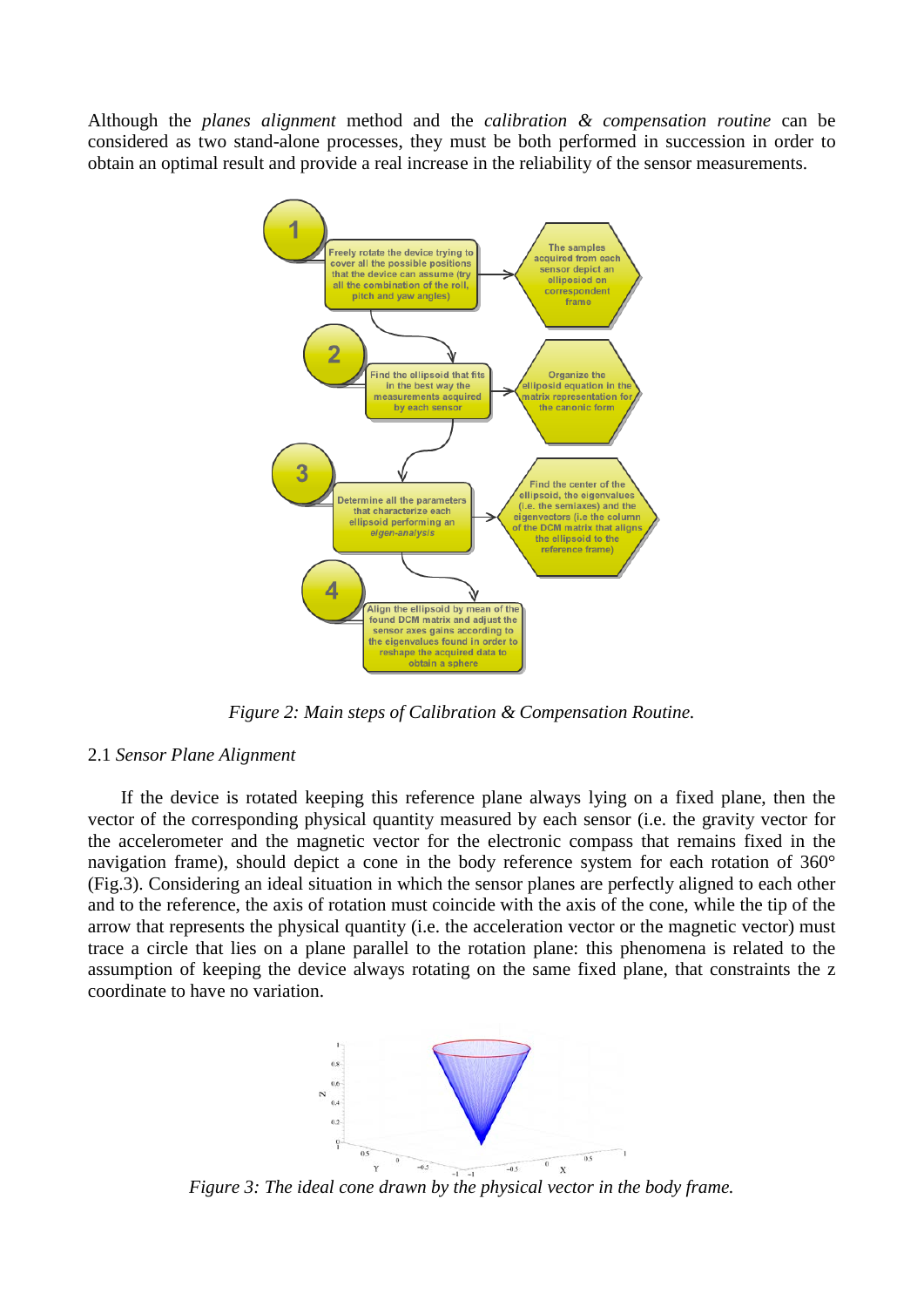Due to the sensor misalignment, the data are deviated. The aim of the alignment procedure is to minimize this deviation. In order to evaluate the misalignment of each sensor, a complete rotation done by keeping the reference sensor plane coincident to a fixed plane is required. By this way every physical quantity measured by the correspondent sensor and represented as a vector will ideally draw a circle on the MARG body frame.

Once the data are collected it is possible to define the misaligned planes for each sensor as the planes that contain the different circumferences defining the bases of the cones drawn by the vector tips (Fig. 4).



*Figure 4: The cones drawn for the physical vectors and the misaligned planes containing the data.*

In particular, the equation representing a plane can be written as

$$
z = \alpha x + \beta y + \gamma,\tag{1}
$$

where *x*, *y*, *z* represent the Cartesian variables in a three-dimensional space and  $\alpha$ ,  $\beta$ ,  $\gamma$  are the coefficients that defines the features of the plane. Furthermore, once a XY plane for each sensor is defined, a vector normal to each plane can be defined as

$$
v_{norm} = [-\alpha, -\beta, \gamma]. \tag{2}
$$

Figure 5 shows the circles of the collected data, the different planes, and the orthogonal vectors during an alignment session.



*Figure 5: The circles drawn by the physical vectors sensed by the different sensors: the normal vectors of each planes are clearly visible.*

The final step in the alignment routine is to define the two consequent rotations, the first of an angle  $\epsilon_{Roll}$  around the *x* axis and the second of an angle  $\epsilon_{Pitch}$  around the *y* axis, that align the normal vector of each plane to the normal vector of the reference plane, namely  $v_{norm,ref} = [0,0,1]$ .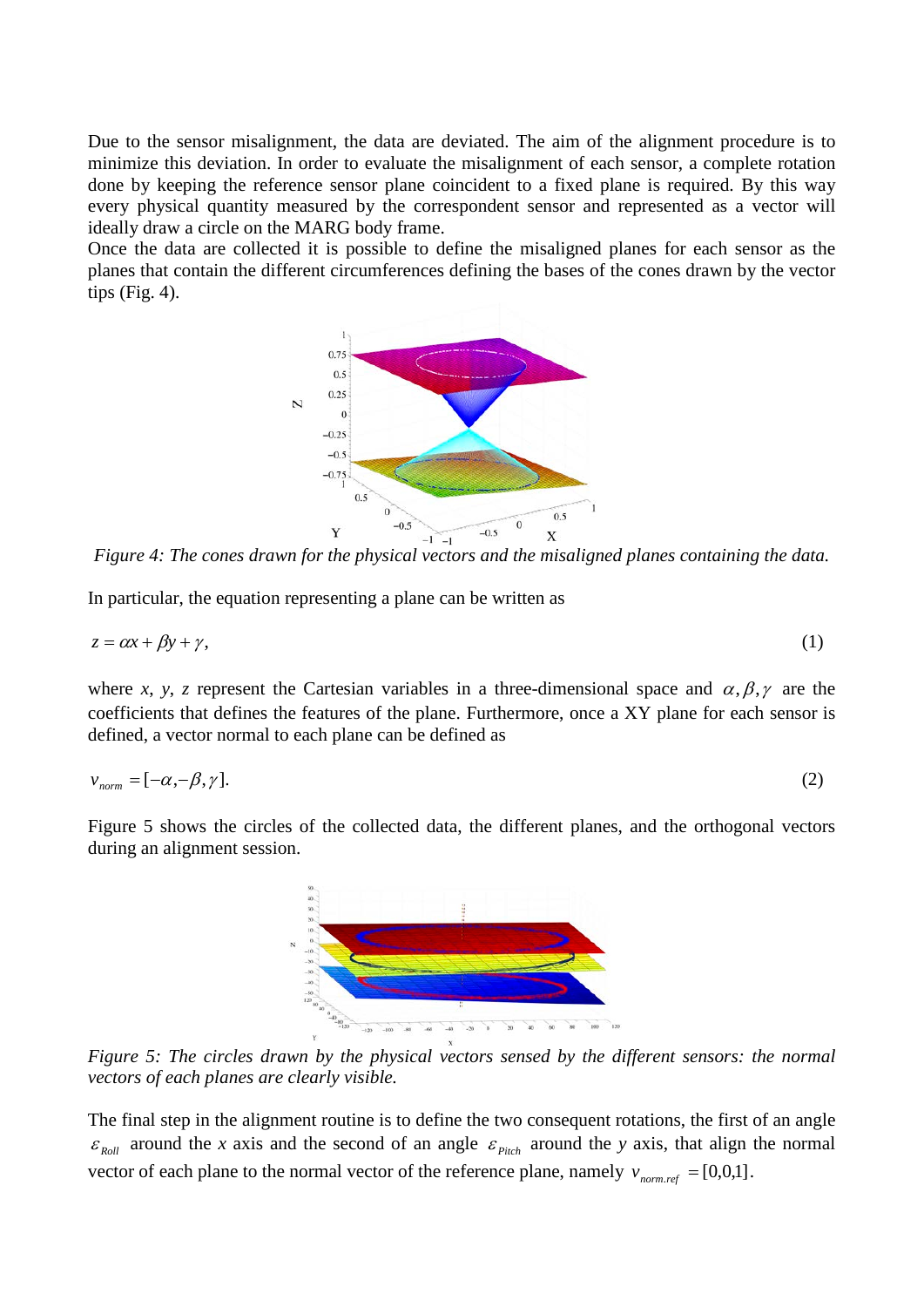The result of this calibration method is an alignment matrix for each sensor that has the well-known structure

$$
M_{\text{Align}} = \begin{pmatrix} \cos \varepsilon_{\text{Roll}} & \sin \varepsilon_{\text{Pitch}} \sin \varepsilon_{\text{Roll}} & \cos \varepsilon_{\text{Pitch}} \sin \varepsilon_{\text{Roll}} \\ 0 & -\cos \varepsilon_{\text{Pitch}} & -\sin \varepsilon_{\text{Pitch}} \\ -\sin \varepsilon_{\text{Roll}} & \sin \varepsilon_{\text{Pitch}} \sin \varepsilon_{\text{Roll}} & \cos \varepsilon_{\text{Pitch}} \cos \varepsilon_{\text{Roll}} \end{pmatrix} . \tag{3}
$$

Once the alignment matrices are obtained for all the sensors, it is possible to multiply each set of data for its corresponding rotation matrix (Fig.6).



*Figure 6: The aligned planes for the different sensors.*

## 2.2 *Calibration & Compensation (Offsets Removal, Nonlinearities and Distortions).*

The *Offsets Removal, Nonlinearities and Distortions Compensation* methodology aims at fitting the 3D data drawn in each sensor reference frame by the physical vectors (sampled for an acquisition session during which the MARG board is freely rotated around its reference axes) with an ellipsoid, removing the offsets, centring the fitted ellipsoid, and finally correcting the gains for the sensor axis triads in order to reshape the data to obtain a sphere.

Since the following directly refers to topics of linear algebra, it seems appropriate to introduce the mathematical foundations used, in order to firstly clarify all the symbols used.

There are various representative forms for an ellipsoid [18,19,20]:

## *Algebraic form:*

$$
\Gamma(x, y, z) = Ax^2 + By^2 + Cz^2 + Dxy + Eyz + Fxz + Gx + Hy + Jz + K = 0,
$$
\n(4)

where the terms *A, B, C, D, E, G, H, J,* and *K* are constants.

*Parametric form:*

$$
\Gamma(x, y, z) = \begin{cases} x = a \cos \delta \cos v \\ y = b \cos \delta \sin v \\ z = c \sin \delta, \end{cases}
$$
 (5)

where  $0 < \delta \leq 2\pi$  and  $0 < \nu \leq \pi$ . A particular relevance assumes the *matrix form* that rearranges the *algebraic form* and describes the same ellipsoid as

$$
\widetilde{X}S\widetilde{X}^T=0,\tag{6}
$$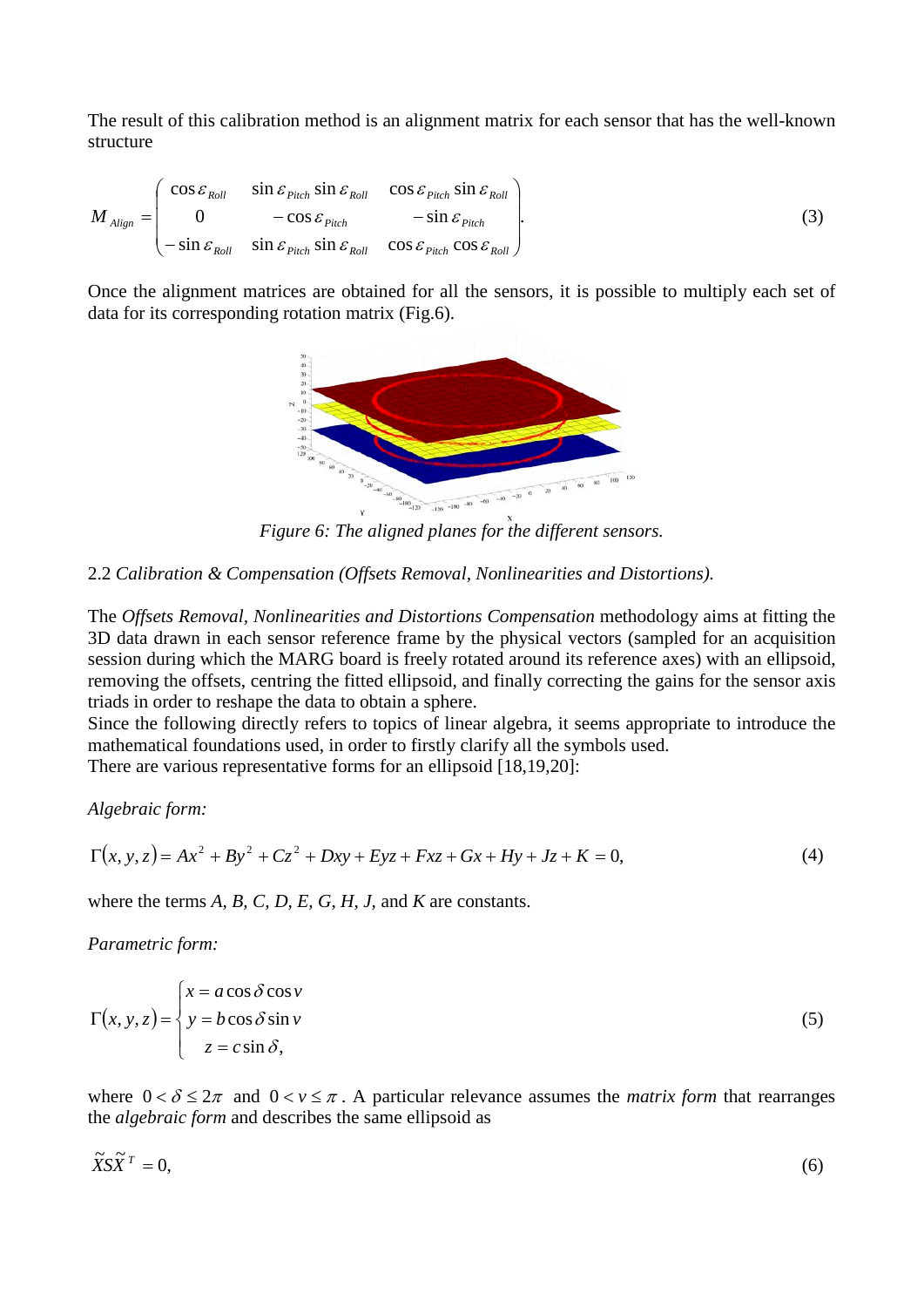where

$$
\widetilde{X} = [x, y, z, 1] \tag{7}
$$

and

$$
S = \frac{1}{2} \begin{pmatrix} 2A & D & F & G \\ D & 2B & E & H \\ F & E & 2C & J \\ G & H & J & 2K \end{pmatrix} .
$$
 (8)

The translation matrix of the ellipsoid centre from the origin to  $[X_c, Y_c, Z_c]$  is defined as

$$
\begin{pmatrix} x - X_c \\ y - Y_c \\ z - Z_c \\ 1 \end{pmatrix} \begin{pmatrix} x - X_c \\ y - Y_c \\ z - Z_c \\ 1 \end{pmatrix}^T = 0
$$
\n(9)

and can be accomplished by the matrix

$$
T = \begin{pmatrix} 1 & 0 & 0 & 0 \\ 0 & 1 & 0 & 0 \\ 0 & 0 & 1 & 0 \\ -X_C & -Y_C & -Z_C & 1 \end{pmatrix},
$$
(10)

where

$$
\tilde{X} \underbrace{TS \ast T^T}_{S} \tilde{X}^T = 0. \tag{11}
$$

Thus, once found the translation coordinates, it is possible to centre the ellipsoid in the origin and simplify the terms *G, H, J.* Then, by dividing all the achieved coefficients by the new constant term *L*, we finally obtain the canonical form of an ellipsoid that we will express, without abuse of notation, as

$$
Y(x, y, z) = ax2 + by2 + cz2 + 2dxy + 2eyz + 2fxz = 1.
$$
 (12)

The equivalent matrix representation is

$$
Y(x, y, z) = \begin{pmatrix} x & y & z \end{pmatrix} \begin{pmatrix} a & d & e \\ d & b & f \\ e & f & c \end{pmatrix} \begin{pmatrix} x \\ y \\ z \end{pmatrix} = 1,
$$
 (13)

where *a*, *b*, *c*, *d*, *e*, and *f* are constant and can be obtained as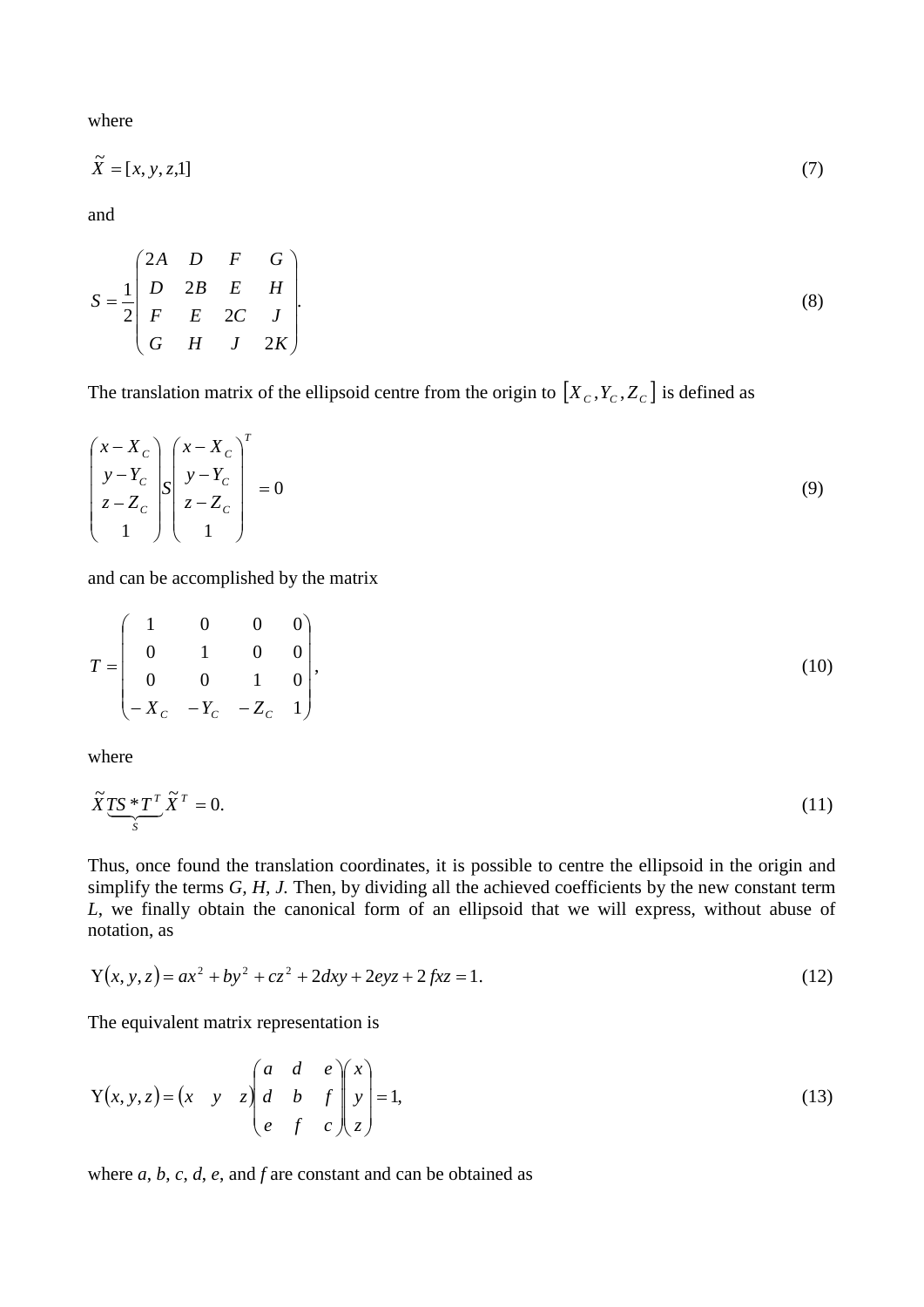$$
a = -\frac{A}{L}; \qquad b = -\frac{B}{L}; \qquad c = -\frac{C}{L}; \tag{14}
$$

$$
d = -\frac{D}{2L}; \qquad e = -\frac{E}{2L}; \qquad f = -\frac{F}{2L}.
$$
 (15)

Now it is possible to find the direction of the three ellipsoid principle axes performing an algebraic Eigen analysis. The subject of Eigen analysis seeks to find a coordinate system, in which the solution to an applied problem has a simple expression. Therefore, Eigen analysis might be called the method of *simplifying coordinates.* An ellipsoid can be also defined as a geometric object described by its semi-axes. In the vector representation, the semi axes directions are unit vectors  $v_1, v_2, v_3$  and semi-axes lengths are constant *a, b, c*. The vectors  $av_1, bv_2, cv_3$  form an orthogonal triad. Algebra does not change the triad: the invariants  $av_1, bv_2, cv_3$  must somehow be hidden in the equations that represent the ellipsoid. Solving the Eigen problem for the matrix *A* means to find the eigenvectors (i.e. *the hidden vectors*)  $v_1, v_2, v_3$  and the eigenvalues (i.e. the *hidden values*)  $\lambda_1, \lambda_2, \lambda_3$ for the matrix *A* so that

$$
A = RDR^T,\tag{16}
$$

where *R* consists of three columns of mutually orthogonal unit eigenvectors and *D* is a diagonal matrix with the three eigenvalues along its diagonal. Thus, considering the previously introduced relations, we obtain

$$
Y(x, y, z) = (x \quad y \quad z)RDR^T \begin{pmatrix} x \\ y \\ z \end{pmatrix} = (X \quad Y \quad Z)A \begin{pmatrix} X \\ Y \\ Z \end{pmatrix} = \lambda_1 X^2 + \lambda_2 Y^2 + \lambda_3 Z^2 = 1,
$$
 (17)

where the eigenvectors columns of *R* define a new rotated coordinate system *X*, *Y*, *Z*; thus matrix

$$
R = \begin{pmatrix} v_1^T & v_2^T & v_3^T \end{pmatrix} \tag{18}
$$

represents in all respects a rotation matrix, i.e. a *DCM matrix*, that aligns the coordinate system *x*, *y*, *z* to the new reference frame *X*, *Y*, *Z*. In the end, the last useful equation underlines the relation between eigenvectors and semi-axes resulting in the common ellipsoid expression

$$
Y(x, y, z) = \frac{X^2}{a^2} + \frac{Y^2}{b^2} + \frac{Z^2}{c^2},
$$
\n(19)

according to which is clear the correspondence

$$
a = \sqrt{\frac{1}{\lambda_1}}; \qquad b = \sqrt{\frac{1}{\lambda_2}}; \qquad c = \sqrt{\frac{1}{\lambda_3}}.
$$
 (20)

The following figure (Fig.7) shows how the data acquired by freely rotating the MARG board trying to cover all the possible orientation positions.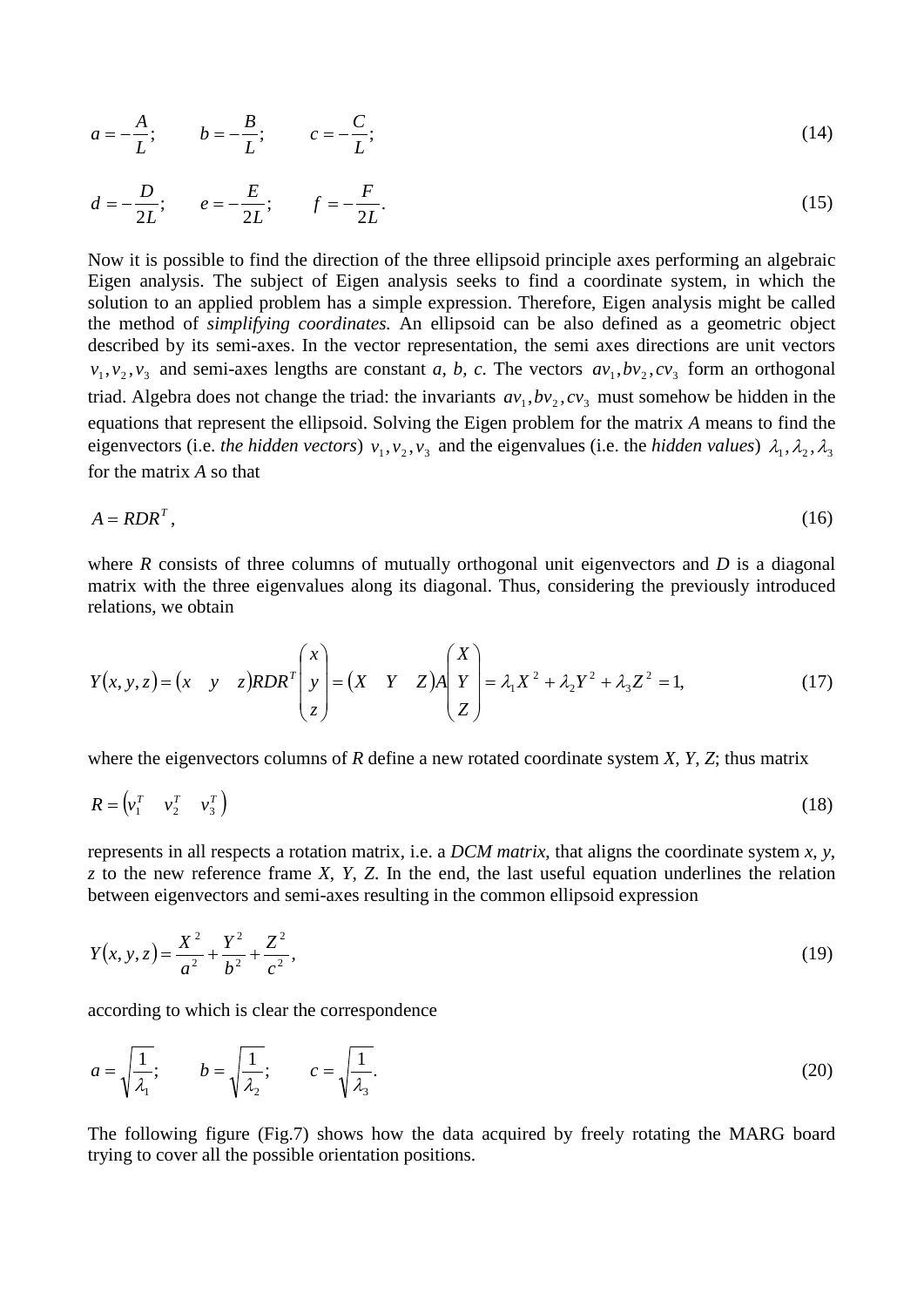

*Figure 7: An example of the samples acquired by the magnetometer and the underlying ellipsoid obtained fitting the data.*

As introduced, the geometrical surface drawn by the vector tip of the physical quantity measured (in this case it is the magnetic field samples are shown by red dots) in the several orientations is an ellipsoid. The underlying mesh represents the best ellipsoid that fits the data and from which the *Eigen analysis* is performed.

In the following figure (Fig.8) it is possible to have a quick confrontation between the raw uncalibrated magnetometer measurements (blue dots) and the data after the compensation process (red dots). It can be easily observed that the proposed method removes the distortions on the sensor model and compensate the presence nearby magnetic sources. In fact, the compensated data describe a surface that approximates very well the ideal case in which the acquired unbiased and undistorted sample should depict a sphere.



*Figure 8: The raw magnetometer measurements (blue dots) and the same data obtained after the compensation routine described beforehand (red dots).*

## 3. EXPERIMENTAL VALIDATION

The measurements unit used is a low-cost tool that embeds a 3 axes gyroscope ITG-3200 produced by InvenSense which guarantees a sensitivity of 14,375 LSB/(°/s) and low total RMS noise (about 0.35 RMS), a 3 axes accelerometer ADXL345 produced by Analogue Devices with a good resolution of 3,9 mg/LSB and an adequate bandwidth of 3.2 KHz, a digital compass (magnetometer) HMC 5883L with a good sensitivity of 0.73 mGauss/LSB which enables 1° to 2° compass heading accuracy. The codes for processing the acquired data are run on a general purposes computer.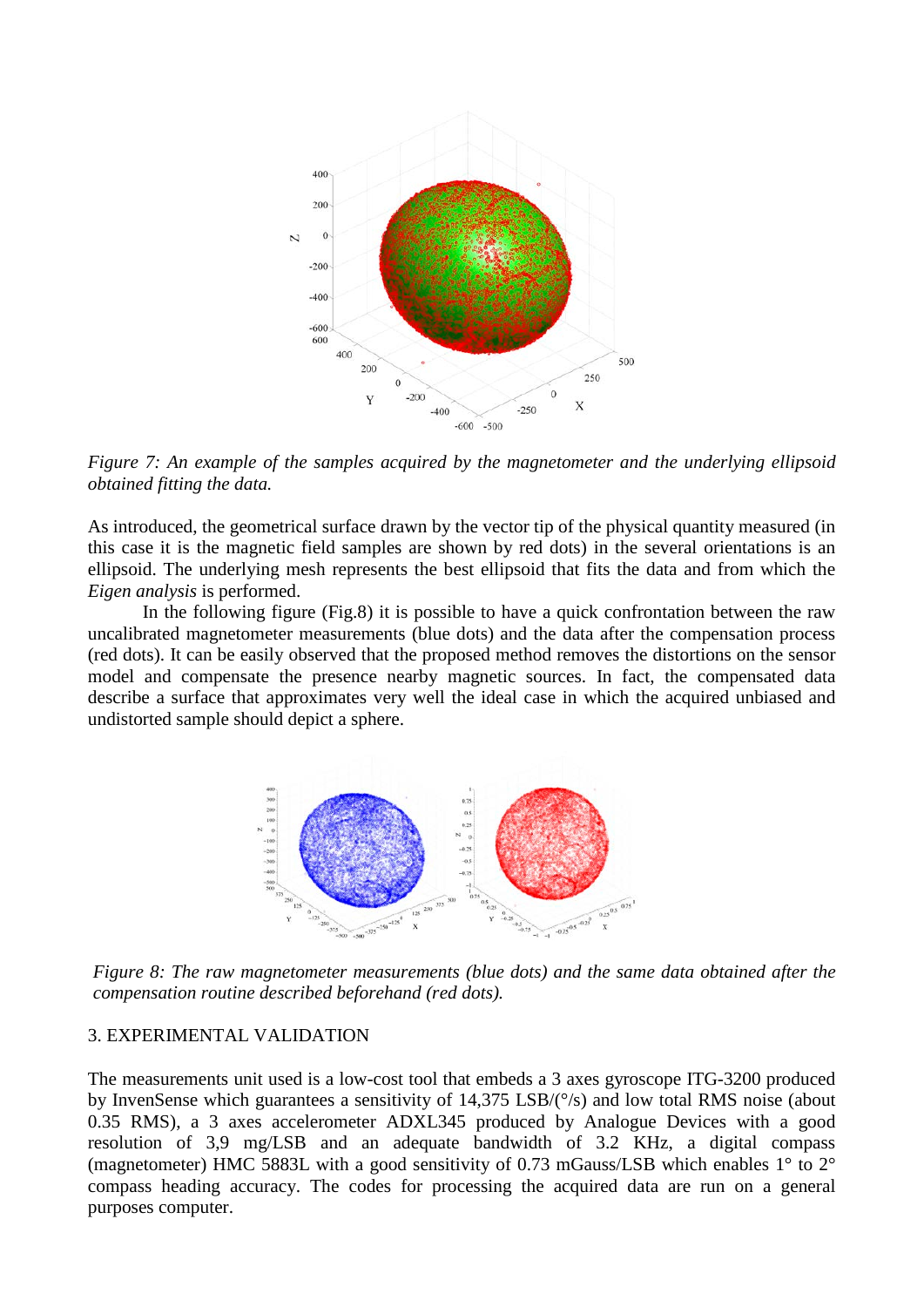In order to evaluate the results of the different phases of the proposed method, the *raw* samples, the *compensated* data, and the *aligned-compensated* data provided by the accelerometer and the magnetometer are elaborated using the Gauss-Newton Method [21] for quaternion convergence discussed in [11]. In particular, this method, which is used to solve the nonlinear problem in the quaternion components that transforms the reference physical quantities in a fixed frame (i.e. the Earth reference frame) in the sampled quantities that result to be rotated in accordance to the MARG board orientation, quickly converges to the solution with respect to other nonlinear solution approaches used as Quaternion Estimation algorithm as the *Gradient Descent algorithm* [22] or the *Newton Method* [23].

The movement performed during this test session requires that the XY plane of the board has to be kept always in contact and laying on a reference inclined plane; by rotating the device around its Z axis, the measurements obtained in ideal conditions (absence of distortions, noise, and perfect alignment of all the sensors) should depict no change for the *roll* and the *pitch* angles and more than 360° (a rotation) for the *yaw* angle. Thus, the quality of the method con be evaluated as the value the *roll* and *pitch* angles assume (i.e. the difference from the ideal value of 0°). Figure 9 shows the angles solved by this algorithm and allows to focus on the different improvements provided by each step of the *alignment/compensation* process.

Furthermore, it must be considered that the measurements provided by the accelerometer and the magnetometer are really noisy and any filter is actually applied.

The blue lines represent the angles obtained using the *misaligned and distorted* measurements: it is evident how the raw samples produce unreliable angles.

Besides, it is evident how the proposed methods act on the raw data improving their quality; the *compensation routine* is able to reduce the highest peaks in the angles detection, while it maintains the deviation due to the sensor plane misalignment. The *alignment method* finally fixes also this aspect and provide values for the roll and the pitch angles really close to the ideal situation.



*Figure 9: The roll, pitch and yaw angles solved by the Gauss-Newton algorithm.*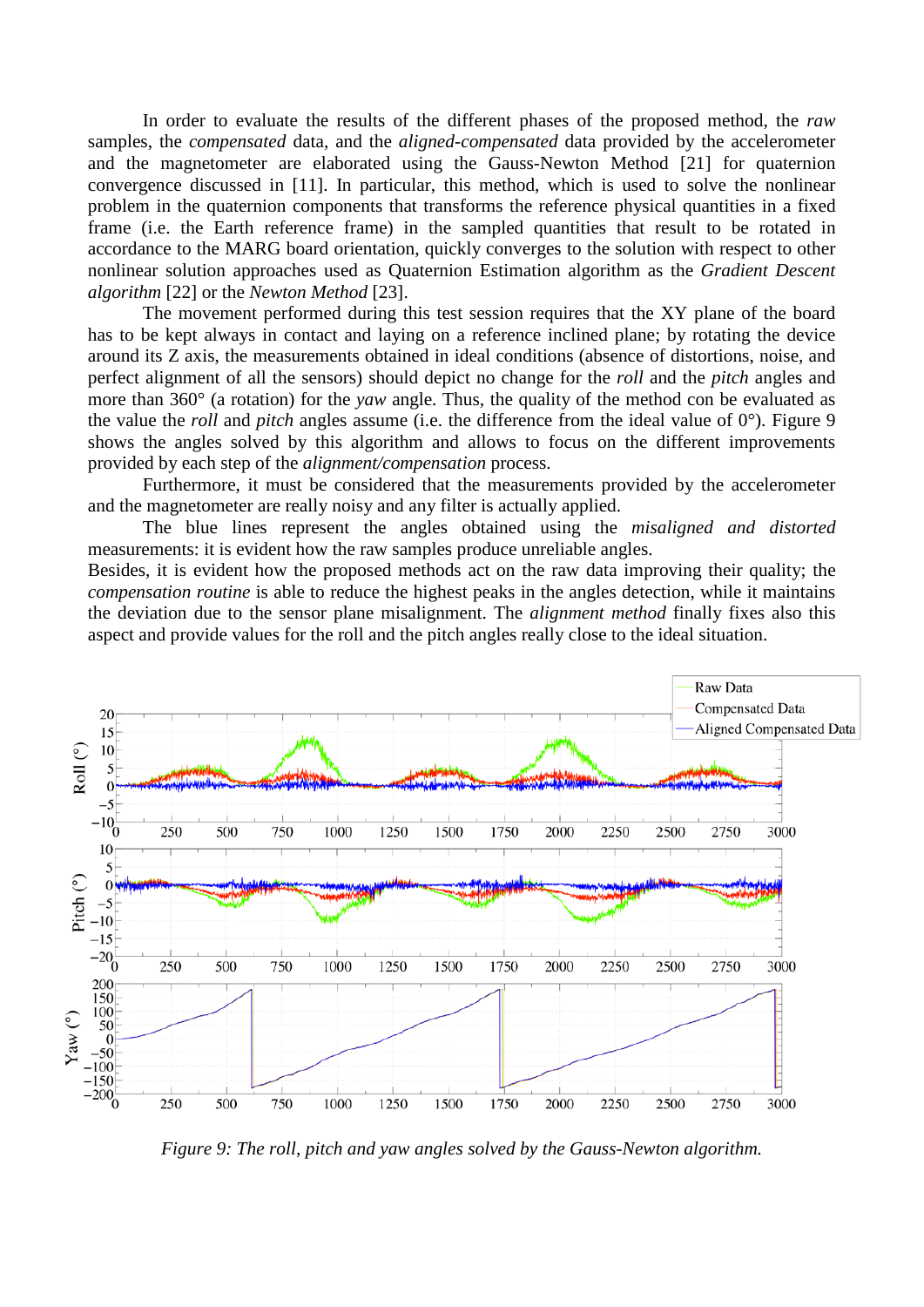Another mean to evaluate the quality of the proposed routine is the *Objective Function* (or *Cost Function*) of the Gauss-Newton Method. In fact, considering that the *Cost Function* describes the trend in the convergence of the Gauss-Newton algorithm, it is obvious that high values of  $F(x)$ imply non-consistent and incompatible information provided by the different sensors and, thus, an unreliable attitude estimation.

In this sense, the low values assumed in the case of using compensated data for quaternions estimation is another index of the high quality of the *alignment-compensation* routine performed that produces a reduction of more than one order of magnitude in the mean value of  $F(x)$ (Tab.1).

|                          | Cost Function $F(x)$  |
|--------------------------|-----------------------|
| Raw Data                 | $8,539 \cdot 10^{-4}$ |
| <b>Compensated Data</b>  | $1,096 \cdot 10^{-4}$ |
| Aligned-Compensated Data | $2,231 \cdot 10^{-5}$ |

|  | Table 1: Cost Function Values. |  |
|--|--------------------------------|--|
|  |                                |  |

In fact, the high values of  $F(x)$  for the misaligned and uncompensated data (green plot) underline how the consistency of the information given by the sensors is really low: this aspects results in the bad attitude estimation shown by the green plot in figure 9.

The major improvement in the orientation estimation is given by the compensation routine: in fact, the distortions that affect above all the magnetometer, but also the other sensors, produce the largest error and result in the highest peak in the *roll* and *pitch* angles. Consequently, after the compensation is applied, the consistency of the different information increases and the mean and the maximum values of  $F(x)$  actually decrease (red line).

Finally, the alignment routine further improves the overall quality of the sample: the *roll* and *pitch* angles drawn by the blue plot in figure 10 are really near to the ideal reference of 0° (the mean error is about 0.32°) and the value of the *Cost Function*is reduced of more than one degree of magnitude with respect to the values shown with raw data.



*Figure 10: The Objective Function of the Gauss-Newton algorithm for the different sets of data*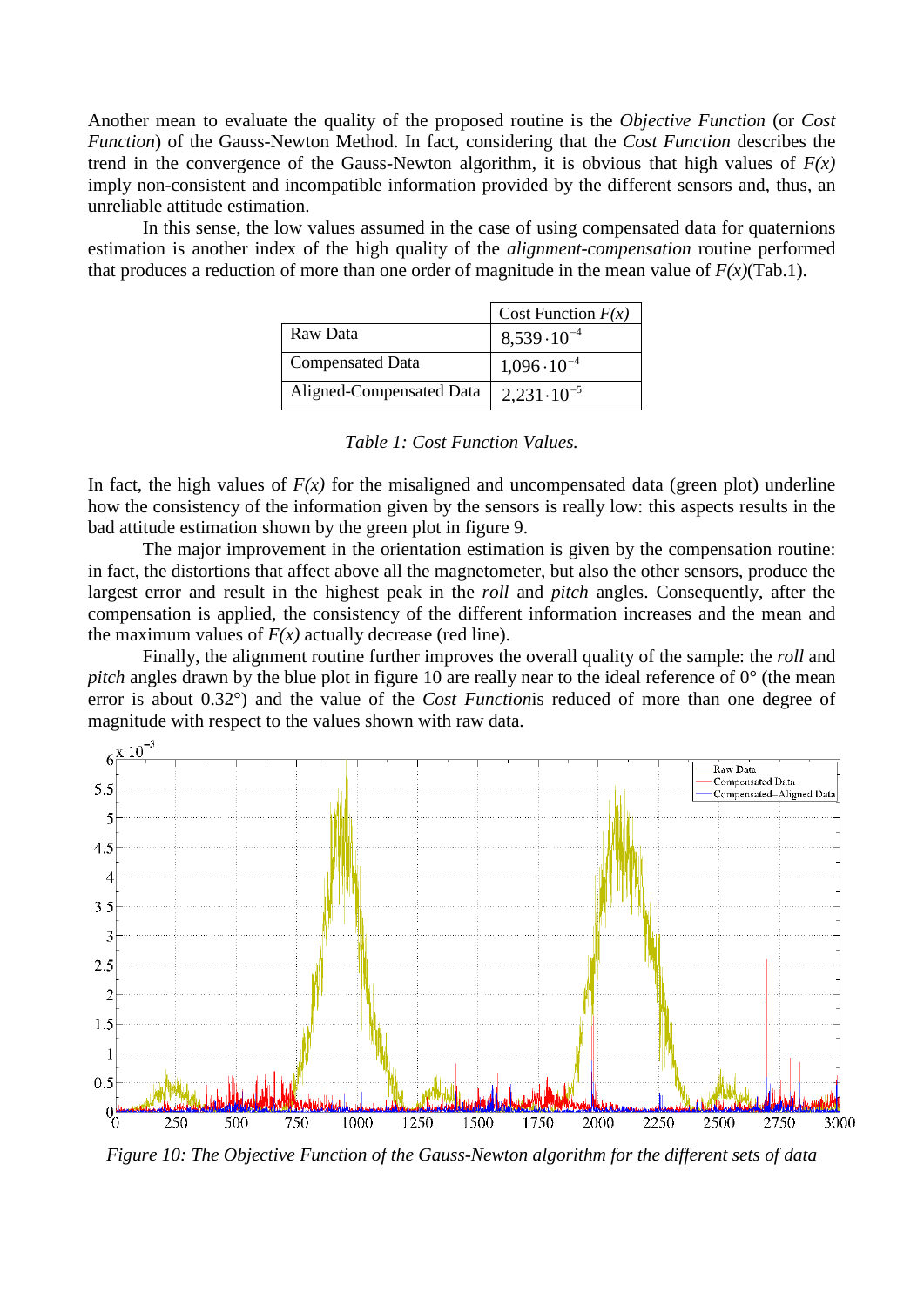## 4. CONCLUSION

This paper discusses a novel method for calibration, sensor plane alignment and distortions compensation of low cost MARG platform. After a detailed overview of the theoretical aspects involved in the routine, the method is presented in its *easy-to-use* nature, which complies with the low cost nature of the sensors considered. The results clearly underline the quality and the reliability of the proposed approaches that are able to improve the quality of inertial and magnetic measurements and solve the problems related to nonlinearities and distortions.

The benefits of this method result even more evident if we consider the reduction of further workload required to implement complex sensor model that takes into account the nonlinearities that lay in the sensors.

# 5. REFERENCES

[1] E. Vezzetti, "Optimal pitch map generation for scanning pitch design in selective sampling", Robotics and Autonomous Systems, Vol.57, No.6 – 7, pp.  $578 - 590$ , 2009

[2] E. Vezzetti, "Computer Aided Inspection: design of customer oriented benchmark for non contact 3D scanners evaluation", International Journal of Advanced Manufacturing Technology Vol.41, No.11-12, pp. 1140 – 1151, 2009

[3] Z. Rong, "A real-time articulated human motion tracking using tri-axis inertial/magnetic sensors package", IEEE Transaction on Neural Systems and Rehabilitation Engineering Vol.12, No.2, pp. 295 – 302, 2004

[4] E. Banchmann, "Inertial and magnetic posture tracking for inserting humans into networked virtual environments", Proceedings of the ACM symposium on Virtual reality software and technology, pp. 9 – 16, 2001

[5] E. Silani, M. Lovera, "Magnetic spacecraft attitude control: a survey and some new results", International Journal of Control Engineering Practice, Vol.13, No. 3, pp. 357 – 371, 2005

[6] A. Astolfi, M. Lovera, "Global magnetic attitude control of spacecraft in the presence of gravity gradient", IEEE Transaction on Aerospace and Electronic Systems, Vol.42, No. 3, pp. 796 – 805, 2006

[7] M. Euston, P. Coote, R. Mahony, J. Kim and T. Hamel, "A Complementary Filter for Attitude Estimation of a Fixed-Wing UAV".

[8] R. Mahony, T. Hamel and J. M .Pflimlin, "Nonlinear Complementary Filters on the Special Orthogonal Group", IEEE Transaction on Automatic Control, Vol. 53, No. 5 , pp. 1203-1218.

[9] D. Gebre-Egziabher, G. H. Elkaim, J. D. Powell and B. W. Parkinson, "A Gyro-Free Quaternion-Based Attitude Determination System Suitable for Implementation Using Low Cost Sensors", Position Location and Navigation Symposium, IEEE 2000, pp. 185-192.

[10] A. Sabatini, "Quaternion-Based Extended Kalman Filter dorDeterming the Orientation by Inertial and Magnetic Sensing", IEEE Transactions on Biomedical Engineering, Vol. 52, No. 7, July 2006.